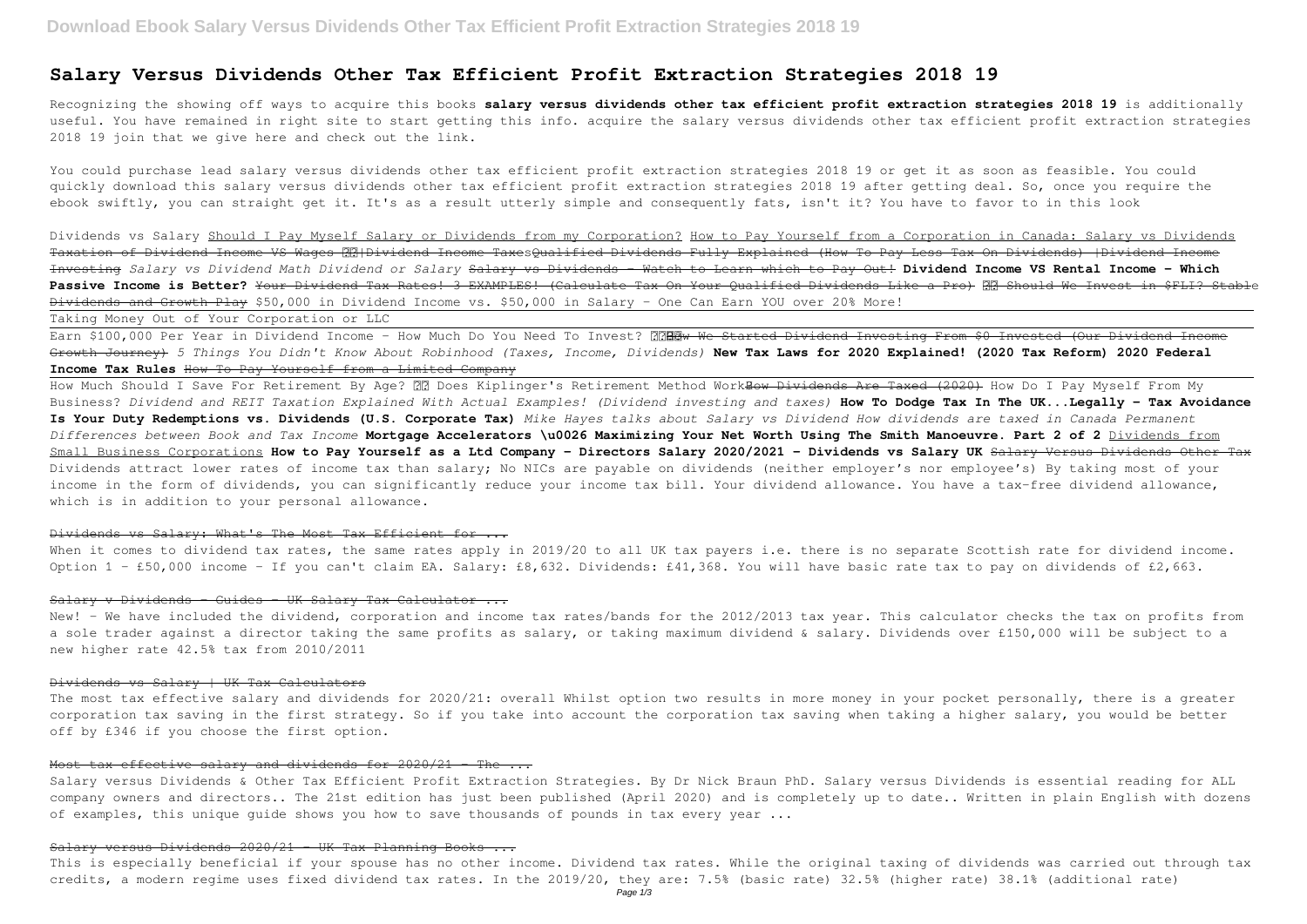# Salary or Dividend: Optimising your pay in 2019/20 ...

To keep the calculations simple, you can't account for extra sources of income (e.g. Buy-To-Let, or savings). Your accountant will be able to help provide a calculation if you have additional income streams. The dividend tax rates for 2020/21 tax year remain as the previous year, i.e. 7.5% (basic), 32.5% (higher) and 38.1% (additional).

# $Dividend$  Tax Calculator -  $2020/21$  Tax Year - IT Contracting

NOTE: in the tax year 2019-2020, one of the most efficient dividend vs salary combination is £8,628 yearly salary (or £719/month), and the rest of the sum as dividends. Play around below and see which dividend/salary combination fits your circumstances better. Total GROSS income (including dividends and salary) This is the full gross

Comparing salary versus taking a dividend. Contractors taking a minimum salary circa £8,000 and the balance in dividends will end up paying significantly less combined tax and NICs than contractors paying themselves just a salary. This is because the National Insurance Contributions are minimised.

As tax on dividends is lower than other income, this could reduce your tax bill overall. For example, if you received £40,000 from a job, and then £12,000 from dividends, your tax bill would breakdown like this: Dividend tax in 2020-21 and 2019-20 . Employment income:

# Salary versus dividends – limited companies advice

This is in the basic rate tax band, so you would pay: 20% tax on £17,000 of wages no tax on £2,000 of dividends, because of the dividend allowance 7.5% tax on £1,000 of dividends

# Tax on dividends - GOV.UK

Also, by taking a £12,500 salary, you save £705.28 in additional Corporation Tax you'd have to pay if you take an £8,788 salary. So, £12,500 is the most tax-efficient salary to take for the 2020/21 tax year if you can claim the EA (you're better off by £345), although there is a little more admin involved. Salary / Dividend Tax Calculator

### Limited company directors - salary vs. dividends in 2020 ...

### Dividend Tax Calculator 2019/2020 - Income Tax Calculator

#### Dividend tax explained - Which?

As of April 2020, federal capital gains tax rates in the U.S. ranged between 0% and 20%. For middle-income investors, the national tax rate for capital gains was 15%. 2 Some states, such as...

Buy Salary versus Dividends & Other Tax Efficient Profit Extraction Strategies 2019/20 by Braun, Nick (ISBN: 9781911020417) from Amazon's Book Store. Everyday low prices and free delivery on eligible orders.

## Salary versus Dividends & Other Tax Efficient Profit ...

His salary, the employer CPP contribution and EI premium are deducted from the corporation's income, leaving it with taxable income of \$140,965. The dividend, on the other hand, is paid with corporate after-tax income, meaning the full \$200,000 of active business income is subject to corporate tax.

#### Salary or dividends: Which is better for business owners ...

 So if the corporation earns \$50,000 and you take out a dividend of \$50,000, you'll still have to pay corporate tax on the full \$50,000. To compensate for this, the CRA taxes dividends at a much more favourable rate.

#### Salary vs. Dividends: How Should I Take Out My Money ...

# Capital Gains vs. Dividend Income: The Main Differences

Receiving dividends instead of a salary prevents you from claiming other personal income tax deductions, such as childcare costs. Pros of Receiving Dividends Dividends are taxed at a lower rate than salary.